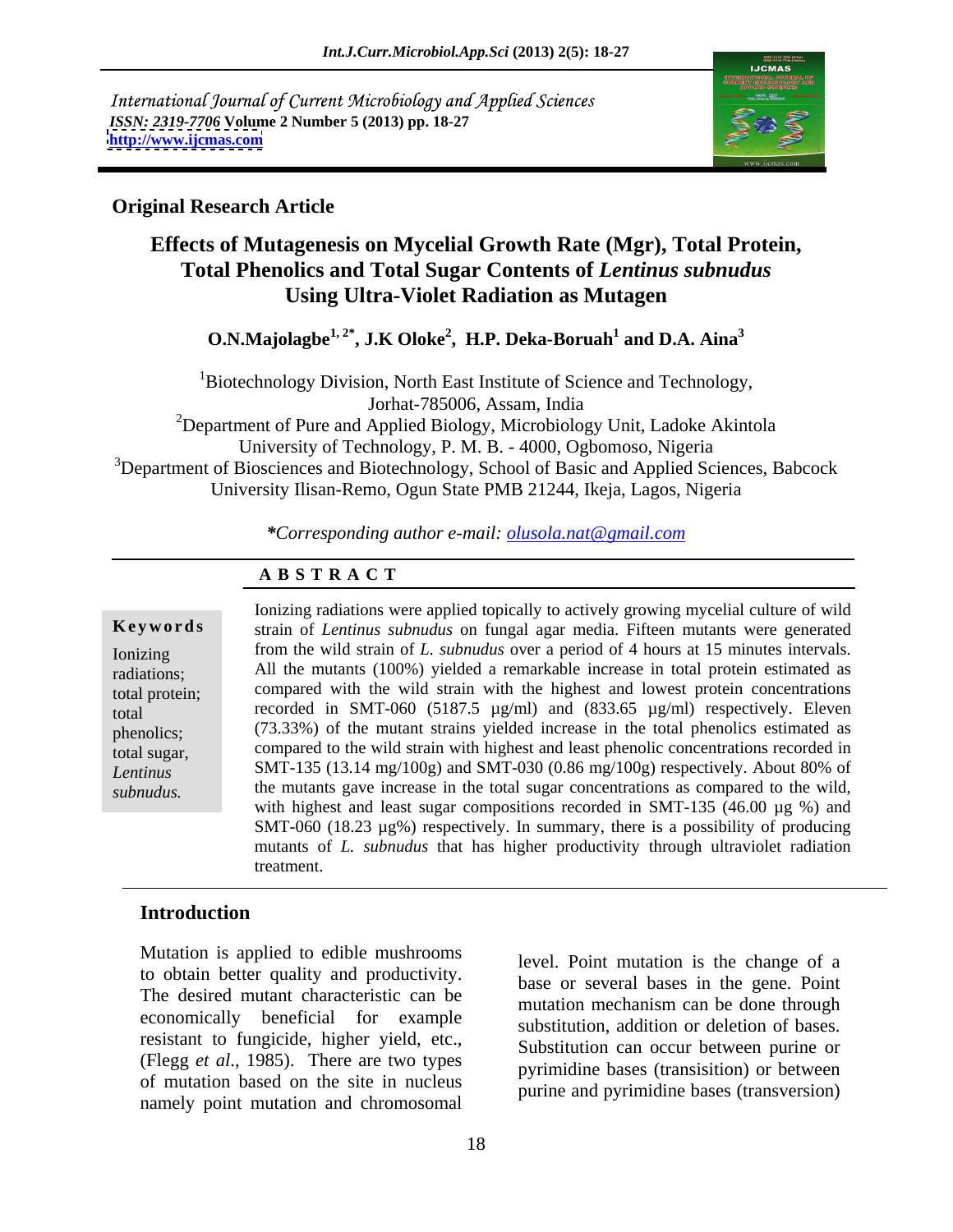(Elliot and Langton, 1981). Mutation can a common practice for extending storage alter the coding region or non coding region of a gene. Mutation at the coding region of a gene will cause the cell to several edible mushrooms. Elliot and experience silent, missense, frame-shift and nonsense mutation. Silent mutation radiation to produce an *Agaricus bisporus* will not produce any visible phenotype mutant strain that is resistant to fungicide. because the base changes yield the same Djajanegara and Harsoyo (2000) also had amino acid as the wild-type. Phenotype to applied gamma radiation to white oyster changes are produced by missense because mushroom (*Pleurotus floridae*) to obtain the base(s) change will yield the different amino acids. Frame-shift mutation commercially superior white oyster produced by deletion or bases substitution mushroom (*P. floridae*) strains that has that cause reading shift of the triplet codon higher productivity. Ultraviolet (UV) which will yield different amino acids. On the other hand, nonsense mutation is the formation of codon stop due to a base deletion or substitution which produces a truncated protein. Mutation altering the non coding region will cause different protein production or have no effect on mRNA maturation (Elliot and Langton, 1981). Other types of mutation are null and leaky mutation. These two mutations occur at the active site of a protein. Null mutation occurs if the base(s) change produces an inactive protein and this type of mutation can also be caused by changes in the promoter region. Leaky mutation ambient temperature for culture of the cocurs if the base(s) change only cause a summary in the cocurs is  $25-28^{\circ}$ C and it takes a minimum occurs if the base(s) change only cause a straight induced a straight of  $\frac{1}{2}$  causal intervals of  $\frac{1}{2}$  hours for optimum mycelia part of protein becomes inactive (Elliot and Langton, 1981). Gamma radiation is an ionizing radiation often applied to man use. eukaryotic organisms.

According to (Djajanegara and Harosoyo, 2001) gamma radiation is an effective ionizing radiation due to its ability to penetrate cell walls of mushroom mycelia. The exposure culture (5 days old) on Gamma rays have higher energy which makes this type of radiation penetrates better into the target cells. In several microbiology studies, mutation that mycelia plugs were obtained from the produced higher metabolites are mostly obtained by radioisotope mutagenesis (Slater, 2000). Ionizing radiation has been

life in mushrooms. Ionizing radiation has also been used to generate mutants in Langton (1981) used ultra violet (UV) genetic variability which has lead to photon affects the DNA molecules of living organisms in different ways.

# **Materials and Methods**

### **Organism and culture conditions**

*L. subnuduswt* (wild type) was collected from green vegetation environment specifically from a decaying mango log of wood of six month old and then sub cultured onto potato dextrose agar PDA. It was maintained on (PDA) slants by sub culturing in every one month interval. The ambient temperature for culture of the fungus is  $25-\overline{28}^{\circ}\text{C}$  and it takes a minimum of 72 hours for optimum mycelia elongation. The fully grown fungus was maintained at  $4^0C$  until when needed for  ${}^{0}C$  until when needed for use.

### **Production of Mutants**

*Lentinus subnudus* mutant types (SMT**)**  were produced by exposing an actively growing culture (5days old) on Mycological agar plate to ultraviolet radiations ( $x = 280$  nm) over a period of 4 hours at 15 minutes intervals. Equal sized mycelia plugs were obtained from the solid culture with a sterile cork borer and then transferred onto the centre of freshly prepared agar plates, incubated at  $25^{\circ}$ C.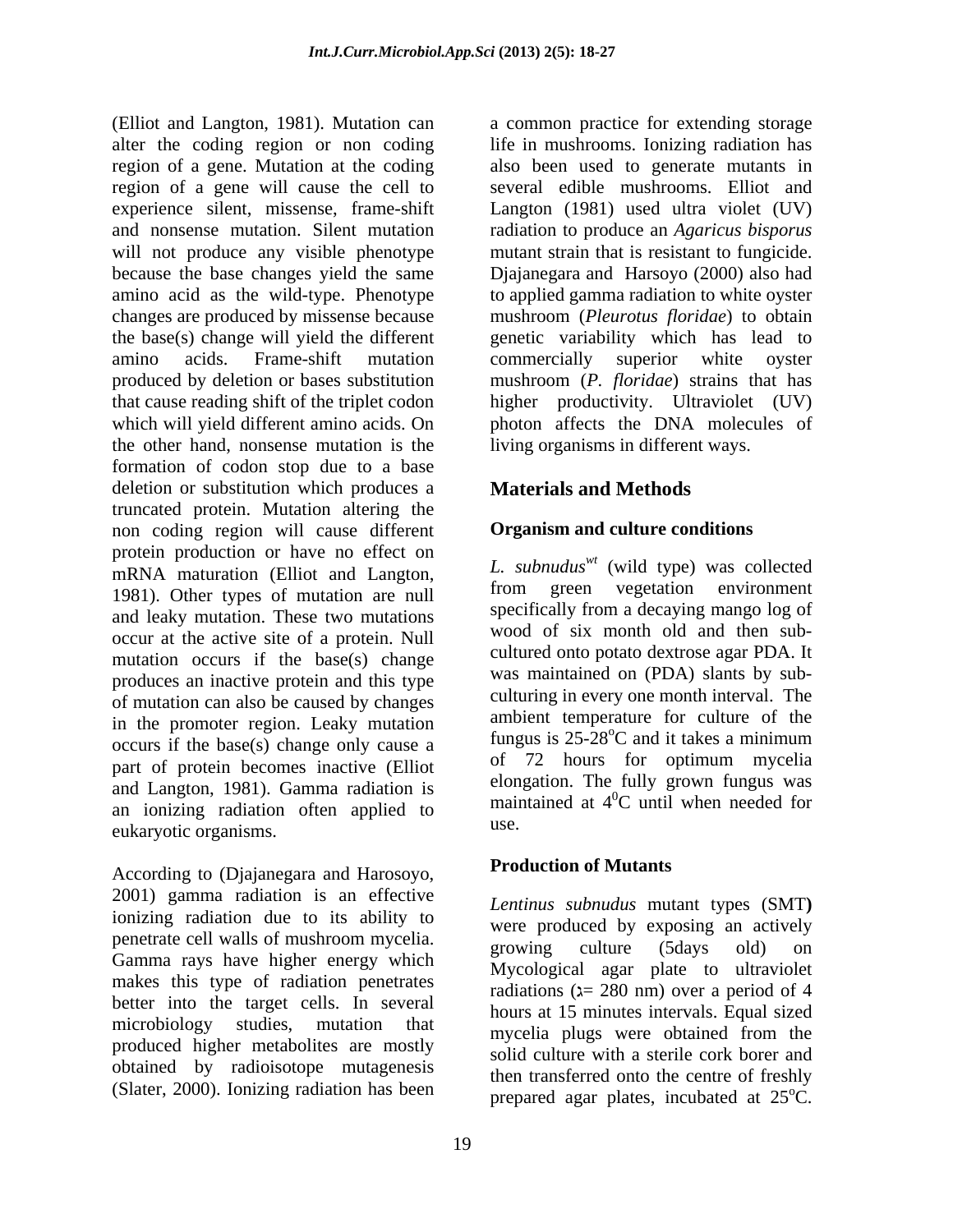The growth of the fungus was monitored method as modified by Lowry *et al*., over a period of 5 days and the morphological characteristics observed were recorded daily.

# **mutants fungal strains on various basal media**

The effects of the ultraviolet induced mutants of *L. subnudus* (SMT) and the wild type (SWT) were investigated by tungal strains were estimated using<br>anthrone method using glucose as culturing the fungal strains on Potato<br>
Rextress Ages (BDA) Musclesical Ages standard according to Sadasiyam and Dextrose Agar (PDA), Mycological Agar (MA), and Yeast Mannitol Agar (YMA). About 6mm agar discs of the wild and mutants were obtained from culture slants **Determination of total phenolics in the** and then inoculated onto the middle of the **exopolysaccharides** agar plates. The linear growth rate of the<br>musculium was taken daily over a nariod of Total phenolic concentrations were mycelium was taken daily over a period of 3 days. determined according to the method of

### **Inoculation of seed culture**

*L. subnudus* wild and mutants' strains cultured on potato-dextrose-agar (PDA) slants at  $4^{\circ}$ C were used for seed culture inoculation. The culture was allowed to stand undisturbed for 5 days. All the mutant and wild fungal strains were cultured in an optimized culture conditions containing: glucose 10g/l, yeast extract  $10g/l$ , K<sub>2</sub>HPO<sub>4</sub> 0.5 g/l, CaCO<sub>3</sub> 1.0 g/l,  $MgSO<sub>4</sub>.7H<sub>2</sub>O$  0.2g/l and NaCl 0.1g/l. The initial pH of the medium was adjusted to 5.5 using 2N NaOH and 2N HCl. Equal size of each fungal agar plugs kept on PDA slants was inoculated into 100 ml substrate volume in a 250 ml Erlenmeyer

broths was estimated by Folin-Ciocalteau's

(1951)**.**

### **Linear mycelia growth rate of wild and Estimation of total sugar contents of the exopolysaccharides**

The total sugar contents of the exopolysaccharides produced from the submerge cultures of wild and mutants fungal strains were estimated using Anthrone method using glucose standard according to Sadasivam and Manickam (1992).

### **Determination of total phenolics in the exopolysaccharides**

phenolic concentrations Malick and Sigh (1980) using catechol as standard. **Executive Standard** 

# **Results and Discussion**

<sup>o</sup>C were used for seed culture from the wild strain of *L. subnudus* over a flask for 5 days at 25°C. although no significant differences were **Estimation of total soluble Protein** cultured in submerge fermentation and the Protein extracted from the seed culture were determined for the A total of fifteen mutants were generated period of 4 hours at 15 minutes intervals. It was observed that there were variations in the mycelial growth rate over the three days of incubation when compared with the wild strain (parent strain) in all the three media used as shown in tables 1, 2 and 3. Analysis of variance (ANOVA) showed that there was a significant difference in the linear mycelial growth rate when Mycological agar (MA) and Yeast Mannitol agar (YMA) were used for culturing the wild strain  $(P < 0.05)$ noticed in PDA media ( $P < 0.05$ ). All the fifteen mutants generated were further total protein, total phenolic and total sugar were determined for the exopolysaccharides of each strain as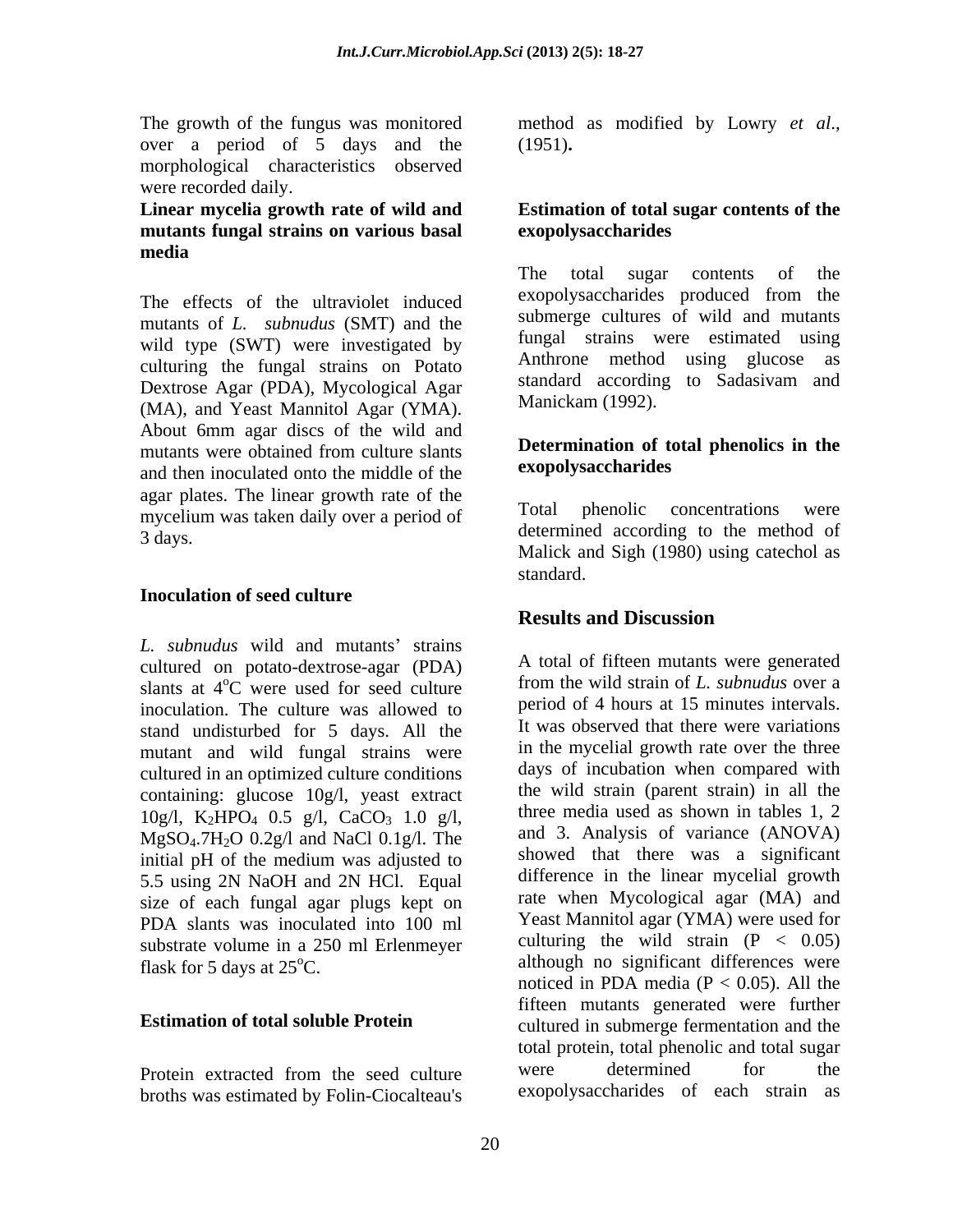indicated in Figures 1, 2 and 3 respectively.

### **Table.1** Linear Mycelial Growth rate of wild and mutants strains of *L. subnuduswt* on Mycological Agar

|                       |                               | Linear Mycelial Growth         |                                |
|-----------------------|-------------------------------|--------------------------------|--------------------------------|
| <b>Fungal Strains</b> | 24 hrs $\text{(mm}^3)$        | 48 hrs (mm <sup>3</sup> )      | 72 hrs $\text{(mm}^3)$         |
| <b>SWT</b>            | $17.83 \pm 0.88^b$            | $29.83 \pm 1.83^{ab}$          | $39.67 \pm 1.42^{\text{a}}$    |
| <b>SMT030</b>         | $15.83 \pm 0.88$ <sup>b</sup> | $28.00 \pm 1.26^{ab}$          | $41.00 \pm 1.76^{\circ}$       |
| SMT045                | $16.67 \pm 1.30^b$            | $29.00 \pm 1.26^{ab}$          | $41.83 \pm 2.19^a$             |
| <b>SMT060</b>         | $14.00 \pm 1.04^b$            | $25.67 \pm 0.67$ <sup>ab</sup> | $37.83 \pm 0.17$ <sup>bc</sup> |
| SMT075                | $14.83 \pm 0.17^b$            | $27.17 \pm 0.83^{ab}$          | $37.50 \pm 1.04^a$             |
| <b>SMT090</b>         | $15.83 \pm 1.09^b$            | $29.67 \pm 1.30^{ab}$          | $41.67 \pm 1.36^a$             |
| <b>SMT105</b>         | $13.83 \pm 0.60^b$            | $30.17 \pm 0.60$ <sup>ab</sup> | $45.17 \pm 0.60^a$             |
| <b>SMT120</b>         | $13.83 \pm 0.83^b$            | $29.00 \pm 0.50^{ab}$          | $42.33 \pm 1.76^{\circ}$       |
| <b>SMT135</b>         | $15.33 \pm 0.17^b$            | $30.17 \pm 0.73$ <sup>ab</sup> | $44.17 \pm 1.59^{\text{a}}$    |
| <b>SMT 150</b>        | $15.33 \pm 0.17^b$            | $25.83 \pm 2.89$ <sup>ab</sup> | $39.83 \pm 3.66^a$             |
| SMT165                | $13.67 \pm 0.73^b$            | $29.00 \pm 1.76^{ab}$          | $44.83 \pm 3.67$ <sup>a</sup>  |
| <b>SMT180</b>         | $13.00 \pm 0.83^b$            | $26.00\pm0.76^{ab}$            | $37.00 \pm 1.00^a$             |
| <b>SMT195</b>         | $15.17 \pm 0.17^b$            | $24.83 \pm 0.26^{ab}$          | $35.67 \pm 3.18^a$             |
| <b>SMT210</b>         | $13.67 \pm 0.17^b$            | $28.83 \pm 0.73$ <sup>ab</sup> | $36.83 \pm 0.44^a$             |
| <b>SMT225</b>         | $14.67 \pm 0.17^b$            | $25.67 \pm 3.06^{ab}$          | 39.17 $\pm$ 4.91 <sup>a</sup>  |
| <b>SMT240</b>         | $14.67 \pm 0.60^b$            | $26.50 \pm 1.32^a$             | $35.50 \pm 1.04^a$             |
|                       |                               |                                |                                |

Data are means of three replicates;  $\pm$  values represents standard deviation of the mean; Mean followed by same letters in the same row are not significantly different  $(P<0.05)$  from each other according to Turkey's Multiple Comparison Test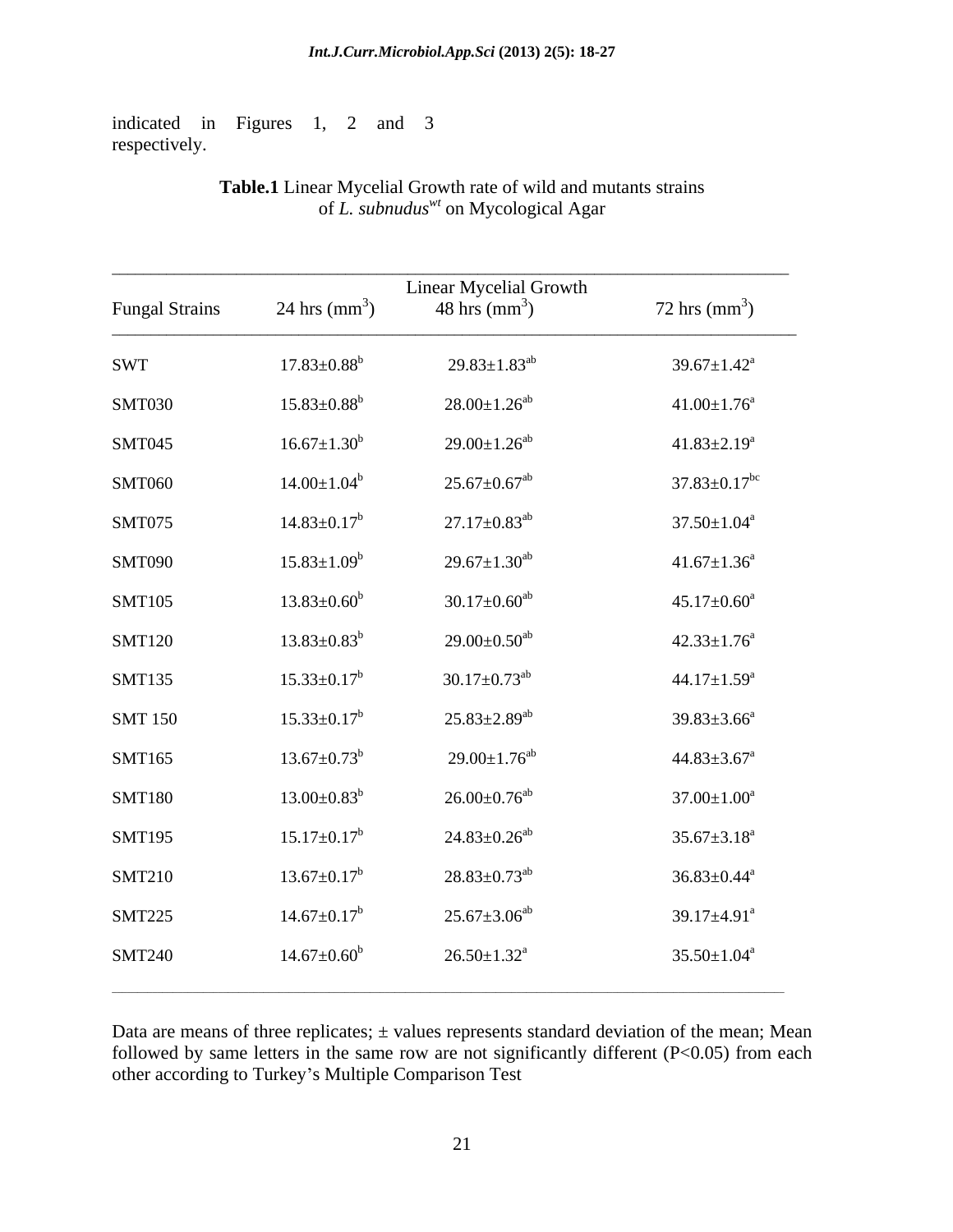| <b>Fungal Strains</b> | 24 hrs $\text{(mm}^3)$                | <b>Linear Mycelial Growth</b><br>48 hrs $\text{(mm}^3)$ | 72 hrs $\text{(mm}^3)$        |
|-----------------------|---------------------------------------|---------------------------------------------------------|-------------------------------|
| <b>SWT</b>            | $24.17 \pm 0.44^b$                    | $50.67 \pm 1.76^{ab}$                                   | $74.17 \pm 0.67$ <sup>a</sup> |
| SMT030                | $27.50{\pm}0.50^{\rm b}$              | $52.00\pm0.76^\mathrm{ab}$                              | $74.33 \pm 0.67$ <sup>a</sup> |
| <b>SMT045</b>         | $27.50{\scriptstyle \pm 0.50^b}$      | $54.67 {\pm} 0.60^{ab}$                                 | $78.00 \pm 1.52^{\text{a}}$   |
| <b>SMT060</b>         | $28.67 \pm 0.44^{\mathrm{b}}$         | $54.00 \pm 1.52$ <sup>ab</sup>                          | $76.00 \pm 1.00^a$            |
| SMT075                | $27.67 \pm 1.20^b$                    | $51.83 \pm 1.86^{ab}$                                   | $73.83 \pm 1.33^{\text{a}}$   |
| <b>SMT090</b>         | $27.50{\scriptstyle \pm0.76}^{\rm b}$ | $52.33 \pm 1.67$ <sup>ab</sup>                          | $76.33 \pm 0.17^{\text{a}}$   |
| <b>SMT105</b>         | $30.67 \pm 0.17^b$                    | $57.17 \pm 0.60^{ab}$                                   | $79.50 \pm 2.25^{\text{a}}$   |
| <b>SMT120</b>         | $32.67 \pm 0.88^b$                    | $58.33 \pm 1.01^{ab}$                                   | $79.50 \pm 2.25^{\text{a}}$   |
| SMT135                | $29.50 \pm 0.29^b$                    | $56.33 \pm 0.60^{ab}$                                   | $78.88 \pm 0.73^{\text{a}}$   |
| <b>SMT150</b>         | $29.00 \pm 1.32^b$                    | $51.16 \pm 1.64^{ab}$                                   | $73.17 \pm 2.46^a$            |
| SMT165                | $25.67 \pm 0.33^b$                    | $50.33 \pm 0.44$ <sup>ab</sup>                          | $74.67 \pm 1.09^{\mathrm{a}}$ |
| <b>SMT180</b>         | $27.17 \pm 0.17^b$                    | $52.17 \pm 0.17$ <sup>ab</sup>                          | $75.17 \pm 1.20^a$            |
| <b>SMT195</b>         | $27.17 \pm 1.01^{\rm b}$              | 49.50 $\pm$ 0.50 $^{\rm ab}$                            | $74.15 \pm 1.59^{\mathrm{a}}$ |
| <b>SMT210</b>         | $28.33 \pm 0.67^b$                    | $52.67 \pm 0.73^{ab}$                                   | $74.50 \pm 0.87$ <sup>a</sup> |
| <b>SMT225</b>         | $25.65 \pm 1.09^b$                    | $49.83 \pm 0.72$ <sup>ab</sup>                          | $73.67 \pm 1.97^{\text{a}}$   |
| <b>SMT240</b>         | $25.67 \pm 0.44^b$                    | 49.67 $\pm$ 0.33 <sup>ab</sup>                          | $72.33 \pm 1.01^a$            |

**Table.2** Linear Mycelial Growth rate of wild and mutants strains of *L. subnudus* wt on Potato Dextrose Agar

Data are means of three replicates;  $\pm$  values represents standard deviation of the mean. Mean followed by same letters in the same row are not significantly different (P<0.05) from each other according to Turkey's Multiple Comparison Test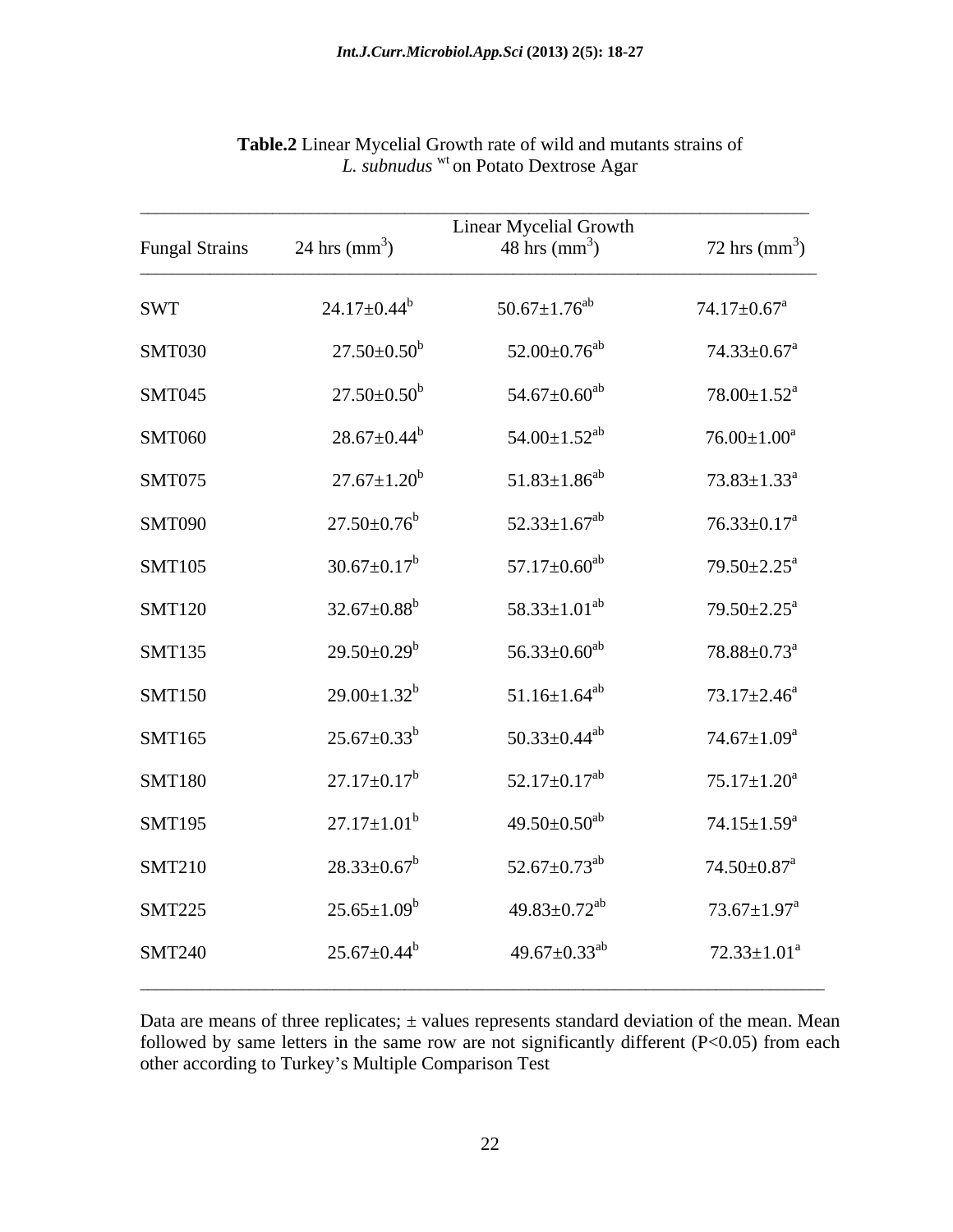|                       |                               | Linear Mycelial Growth         |                               |
|-----------------------|-------------------------------|--------------------------------|-------------------------------|
| <b>Fungal Strains</b> | 24 hrs $\text{(mm}^3)$        | 48 hrs $\text{(mm}^3)$         | 72 hrs $\text{(mm}^3)$        |
| SWT                   | $24.00 \pm 3.50^b$            | $42.00 \pm 0.05^a$             | $56.75 \pm 2.75^{\text{a}}$   |
| <b>SMT030</b>         | $22.75 \pm 0.75^b$            | $41.25 \pm 0.25$ <sup>ab</sup> | $58.25 \pm 1.75^{\text{a}}$   |
| <b>SMT045</b>         | $22.00\pm0.00^{\mathrm{b}}$   | $42.00\pm0.50^{\mathrm{ab}}$   | $58.50{\pm}1.00^a$            |
| <b>SMT060</b>         | $20.75 \pm 5.25^b$            | $42.50 \pm 0.75$ <sup>ab</sup> | $61.00 \pm 9.00^a$            |
| SMT075                | $20.50 \pm 0.00^b$            | $40.25 \pm 1.25^{ab}$          | $55.50 \pm 0.00^a$            |
| <b>SMT090</b>         | $21.25 \pm 2.25^b$            | $43.00 \pm 1.50^{ab}$          | $59.50 \pm 2.00^a$            |
| <b>SMT105</b>         | $23.75 \pm 0.25^b$            | $46.50\pm0.50^{ab}$            | $63.25 \pm 0.75^{\text{a}}$   |
| <b>SMT120</b>         | $24.75 \pm 1.75$ <sup>b</sup> | $43.75 \pm 1.25^{ab}$          | $63.75 \pm 0.25^{\text{a}}$   |
| <b>SMT135</b>         | $21.25 \pm 2.25^b$            | $42.00\pm2.00^{ab}$            | $55.75 \pm 2.75^{\mathrm{a}}$ |
| <b>SMT150</b>         | $23.75 \pm 0.25^b$            | $43.25 \pm 1.25^{ab}$          | $57.75 \pm 0.75^{\text{a}}$   |
| SMT165                | $20.50\pm0.50b^b$             | $40.00{\pm}2.0^{ab}$           | $56.75 \pm 0.75^{\text{a}}$   |
| <b>SMT180</b>         | $24.00\pm0.50^b$              | $42.75 \pm 1.75$ <sup>ab</sup> | $58.50{\pm}0.00^{\mathrm{a}}$ |
| <b>SMT195</b>         | $21.50\pm0.50^b$              | $41.75 \pm 0.75$ <sup>ab</sup> | $56.75 \pm 0.75^{\text{a}}$   |
| <b>SMT210</b>         | $23.25 \pm 1.75^b$            | $42.00 \pm 1.00^{ab}$          | $57.75 \pm 0.25^{\text{a}}$   |
| <b>SMT225</b>         | $20.25 \pm 1.25^b$            | $39.75 \pm 1.75$ <sup>ab</sup> | $58.50{\pm}1.50^a$            |
| <b>SMT240</b>         | $18.25 \pm 1.00^b$            | $38.00 \pm 2.00^{ab}$          | $55.70 \pm 0.75^{\text{a}}$   |
|                       |                               |                                |                               |

### **Table. 3** Linear Mycelial Growth rate of wild and mutants strains of *L. subnuduswt* on Yeast Mannitol Agar

Data are means of three replicates;  $\pm$  values represents standard deviation of the mean. Mean followed by same letters in the same row are not significantly different  $(P<0.05)$  from each other according to Turkey s Multiple Comparison Test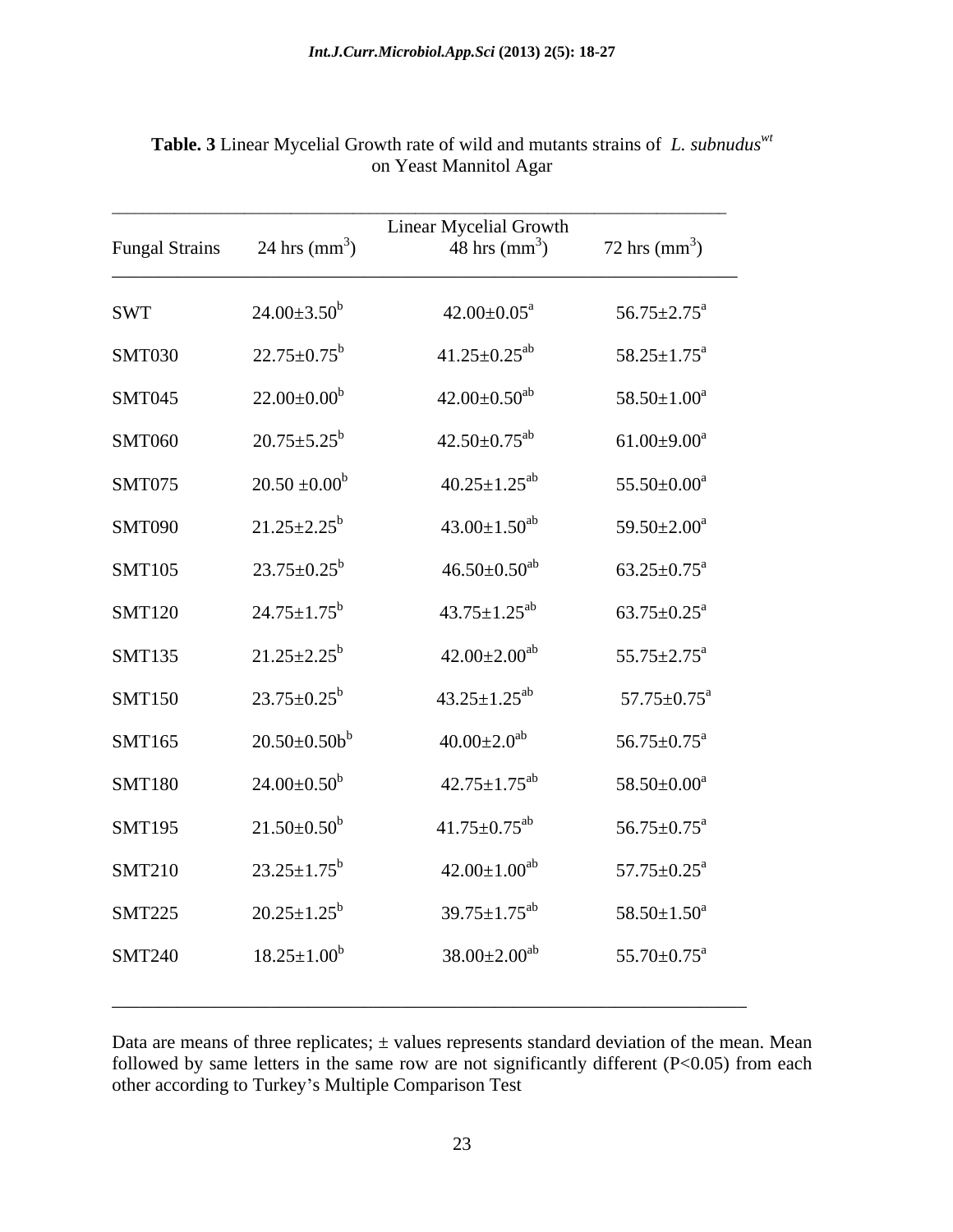

**Figure.1** Comparing total protein concentration in the wild and mutants fungal strains

**Figure.2** Comparing total phenolic concentration in the wild and mutants fungal strains



a=SMT030; b=SMT045; c=SMT060; d=SMT075; e=SMT090; f=SMT105; g=SMT120; h=SMT135; i=SMT150; j=SMT165; k=SMT180; l=SMT195; m=SMT210; n=SMT225; o=SMT240; p=SWT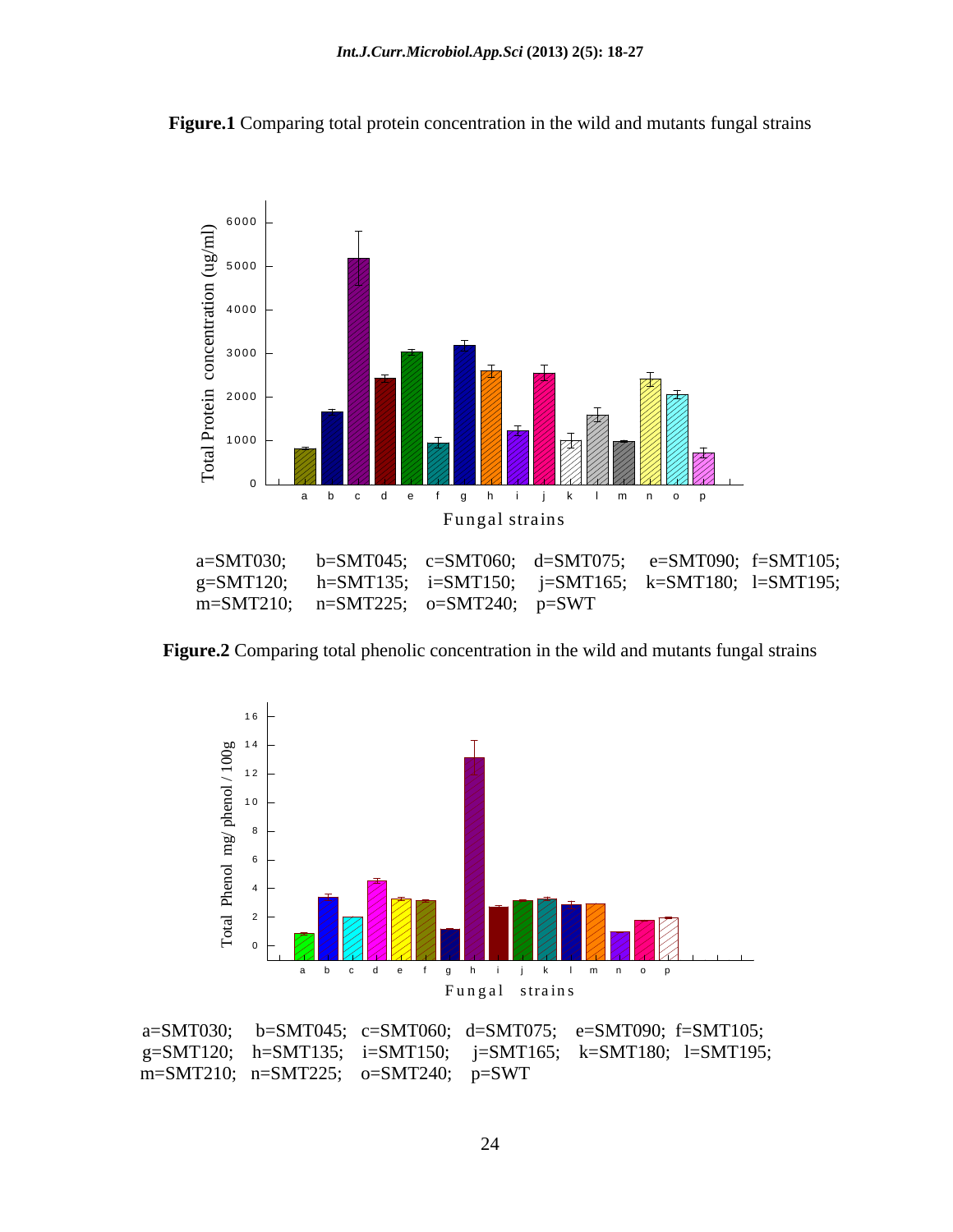

**Figure.3** Comparing total sugar concentration in the wild and mutants fungal strains

a=SMT030; b=SMT045; c=SMT060; d=SMT075; e=SMT090; f=SMT105; g=SMT120; h=SMT135; i=SMT150; j=SMT165; k=SMT180; l=SMT195; m=SMT210; n=SMT225; o=SMT240; p=SWT

remarkable increase in total protein 135 (46.00µg%) and SMT-060 estimated among all the mutant strains when compared with the wild strain with the highest and lowest concentrations In this work, ionizing radiations were recorded in SMT-060 (5187.5 µg/ml) and applied topically to actively growing (833.65 µg/ml) respectively as indicated in mycelial culture of the wild strain of the Figure 1. Total phenolics was also *Lentinus subnudus* on fungal agar as estimated among all the mutant strains and already discussed. This method is in line then compared with *L. subnudus* wild with the statement of Esser (1971) who strain. Eleven (73.33%) of the mutant reported that the effective method for strains yielded increase in the total radiating mushroom is by applying the phenolics estimated as compared to the mutagenic agents to mycelia grown on wild strain with highest and least phenolic agar media. However, Djajanegara and concentrations recorded in SMT-135 Harsoyo (2000) already indicated that one (13.14 mg/100g) and SMT-030 (0.86 way to introduce genetic variability in mg/100g) respectively as shown in Figure organisms is through mutation using 2. Figure 3 compares the total sugar chemical agents or ionizing radiations. By concentrations among the mutants and the using this method, the radiating ions are wild. About 80% of the mutants had more evenly distributed and more easily increase in the total sugar concentrations reach the cells of the mushroom. The as compared to the wild, with highest and application of ionizing radiation in this

25

All the mutants (100%) yielded a least sugar compositions recorded in SMT- 135 (46.00µg%) and SMT-060 (18.23µg%) respectively.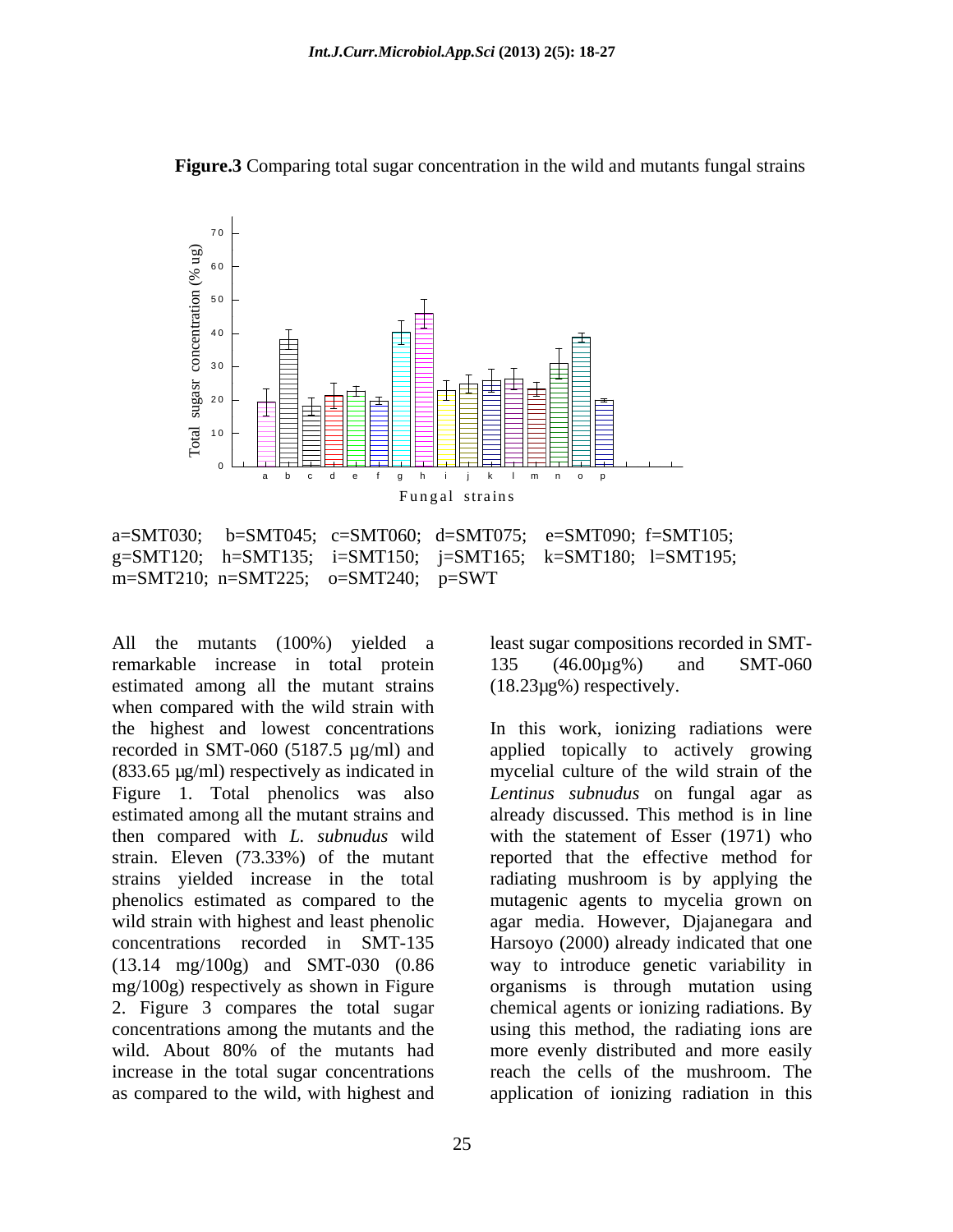research is a way of strain improvement This result is in alignment with that of which may induce one or more changes in Elliot and Langton (1981) that used ultra characteristic of the mutated organisms. violet (UV) radiation to produce an The presence of phenolics is an indication *Agaricus bisporus* mutant strain that is that these mutants strains are promising resistant to fungicide. In line with this, source of antioxidant which are of natural there is a possibility of producing mutants origin as already implicated in medicinal of *L. subnudus* that has higher productivity mushroom such as *Inonotus obliquus* (In *et al*., 2007), *Pleurotus pulmonarius* (Badole *et al*., 2008) and Kale plants (Imtiyaz et al. 2005). According to Shahidi and Wanasundara (1992), phenolic The authors are grateful to Council of compounds are known as powerful chain Scientific and Industrial Research (CSIR), breaking antioxidants and are very New Delhi, India, for providing fund with important plant constituents because of necessary facilities to carry out this work their scavenging ability due to their and Third World Academy of Science hydroxyl groups (Hatano *et al*., 1989). The phenolic compounds may contribute directly to anti-oxidative action (Duh *et al*., 1999).

It is suggested that polyphenolic Badole, S.L, P.A. Thakurdesai and compounds have inhibitory effects on carcinogenesis in humans, when ingested activity of aqueous extract of up to 1g daily from a diet rich in fruits and vegetables (Tanaka *et al*., 1998). There is considerable evidence that these Djajanegara, I., and Harsoyo, A. 2000. antioxidants present in these strains could help to prevent various diseases including mushroom (Pleurotus floridae) using myocardial and cerebral ischemia, gamma (60co) irradiation. J. Chem. diabetes, rheumatoid arthritis, Nat. Resource. Enginee.4(1):12-21 inflammation, and cancer-initiation as well as in aging process (Coyle 1993; Margaill *et al*., 2005) because they have the capacity to quench free radicals. These natural antioxidants have advantage over some synthetic antioxidants such as butylated hydroxyanisola (BHA) and improvement in the cultivated butylated hydroxytoluene (BHT), which mushroom Agaricus bisporus. have been reported to exerts toxicological effects as compared to natural antioxidants (Saito *et al.,* 2003; Stefanidou *et al*., of fungal genetics for industrial 2003). From these results obtained, the research In: Radiation  $\&$  radioisotopes desired mutant characteristic is for industrial micro-organisms. IAEA. economically beneficial.

through ultraviolet radiation treatment.

# **Acknowledgements**

(TWAS) Italy, for air travel grant.

# **References**

- Bodhankar, S.L. 2008. Antioxidant activity of aqueous extract *Pleurotus pulmonarius* (fries) quel champ. Pharmacol. 2: 27-41.
- Mutation study on white oyster mushroom (*Pleurotus floridae*) using
- Duh, P.D., Y.Y. Tu and Yen, G.C. 1999. Antioxidant activity of water extract of Harng Jyur (*Chrysanthemum morifolium* Ramat). *Lebensm*-Wiss. Technol. 32: 269-277.
- Elliot, T.J., and Langton, F.A. 1981 Strain improvement in the cultivated mushroom *Agaricus bisporus.* Euphytica. 30:175-182.
- Esser, K., 1971. Application & importance research In: Radiation & radioisotopes Viena  $83 - 91$